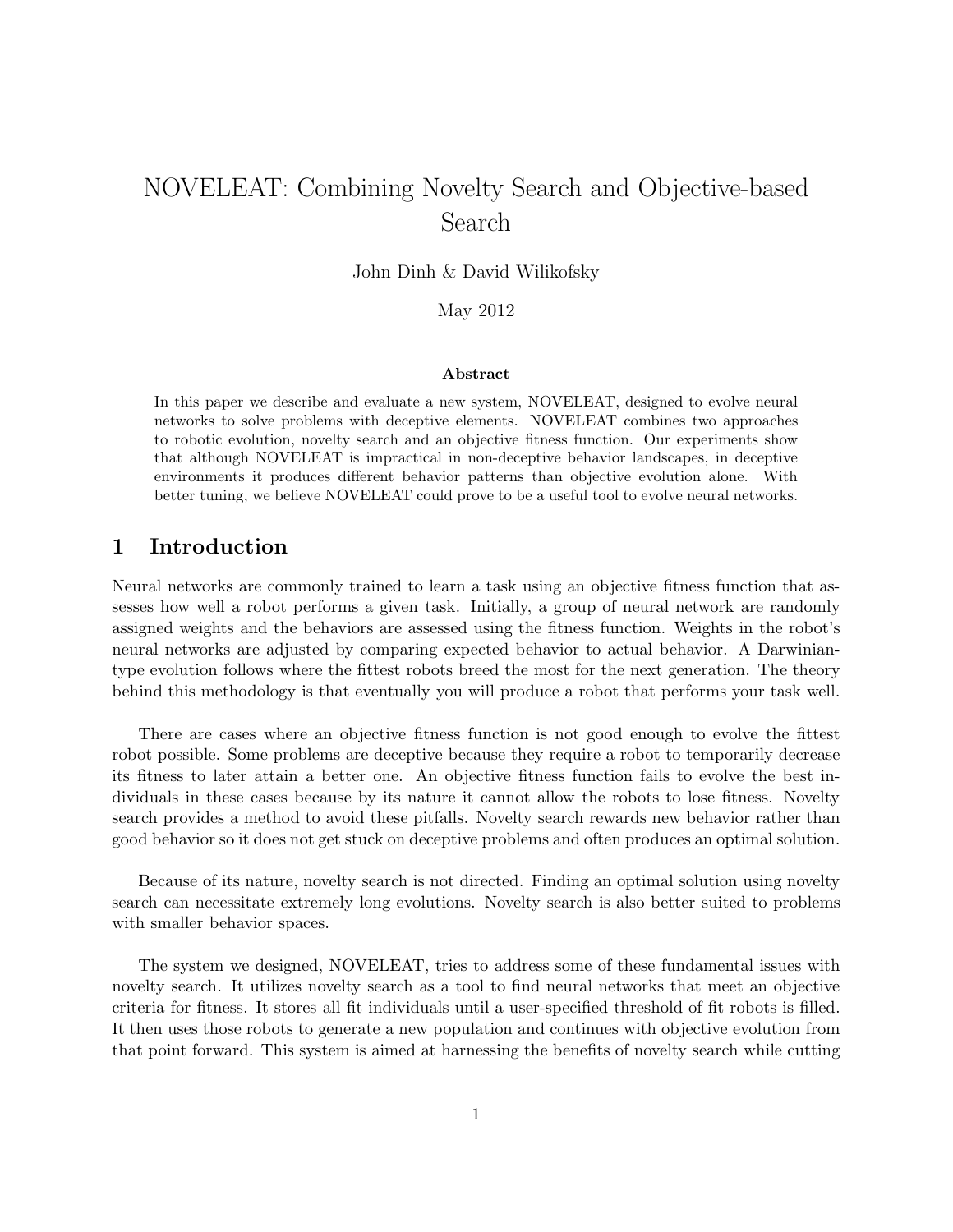down on unnecessary searches of behavior space.

Our paper will proceed as follows. In section 2 we will discuss previous research related to our system. In section 3 we will describe the implementation of NOVELEAT. Section 4 will describe the experimental setup we used to evaluate our system. Section 5 will present our results and analyze what they tell us about NOVELEAT. Section 6 will present the conclusions we have reached and avenues for future research.

# 2 Related Work

## 2.1 Novelty Search

One of the main components of NOVELEAT is novelty search. Developed in 2008 by Joel Lehman and Kenneth Stanley, novelty search differs from traditional evolutionary algorithms with the use of a novelty metric instead of a traditional objective fitness function [3].

Objective fitness functions often have the issue of deception. Deception is when an objective is too ambitious and the fitness landscape contains local maxima. The search is deceived by a local maximum and it stops, thinking that it has reached its goal. Additionally, traditional objective fitness functions do not reward the idea of building blocks or stepping stones to an optimal solution. Novelty search mitigates the problem of deception and deceptive fitness landscapes by eliminating the objective altogether. Instead, novelty search compares an individual's behavior with an archive of past behaviors and gives the individual a novelty value that encapsulates how new or novel its behavior is when compared to previous individuals [6]. Novel behavior is rewarded and behavior continues to grow and complexify in the search for novelty until a solution is found.

The novelty metric developed by Lehman uses a behavior space archive containing previous behaviors, rewarding behaviors in sparse areas more than those in dense areas. To calculate the sparseness,  $\rho$ , novelty search uses the average distance to the k-nearest neighbors of a particular point, x. The equation is shown below where x is the individual,  $\rho$  is the sparseness value, k is an arbitrary integer found with experimentation, and  $\mu_i$  is *i*-th nearest neighbor of x.

$$
\rho(x) = \frac{1}{k} \sum_{i=0}^{k} dist(x, \mu_i)
$$

Figure 1: Equation for determining sparseness [6]

In addition to mitigating deception, novelty search is believed to mimic natural evolution which runs its course without any objective. Kenneth Stanley and Brian Woolley suggest that evolving with objectives may actually be detrimental to the search for optimal solutions. In their 2011 paper, Stanley and Woolley took evolved images from Picbreeder and then attempted to reevolve the original images with an objective fitness based evolutionary algorithm. They discovered that they were not able to reevolve the original images to the same level of sophistication as the evolved Picbreeder images [10, 8]. They concluded that having an objective pulls the search away from more interesting results.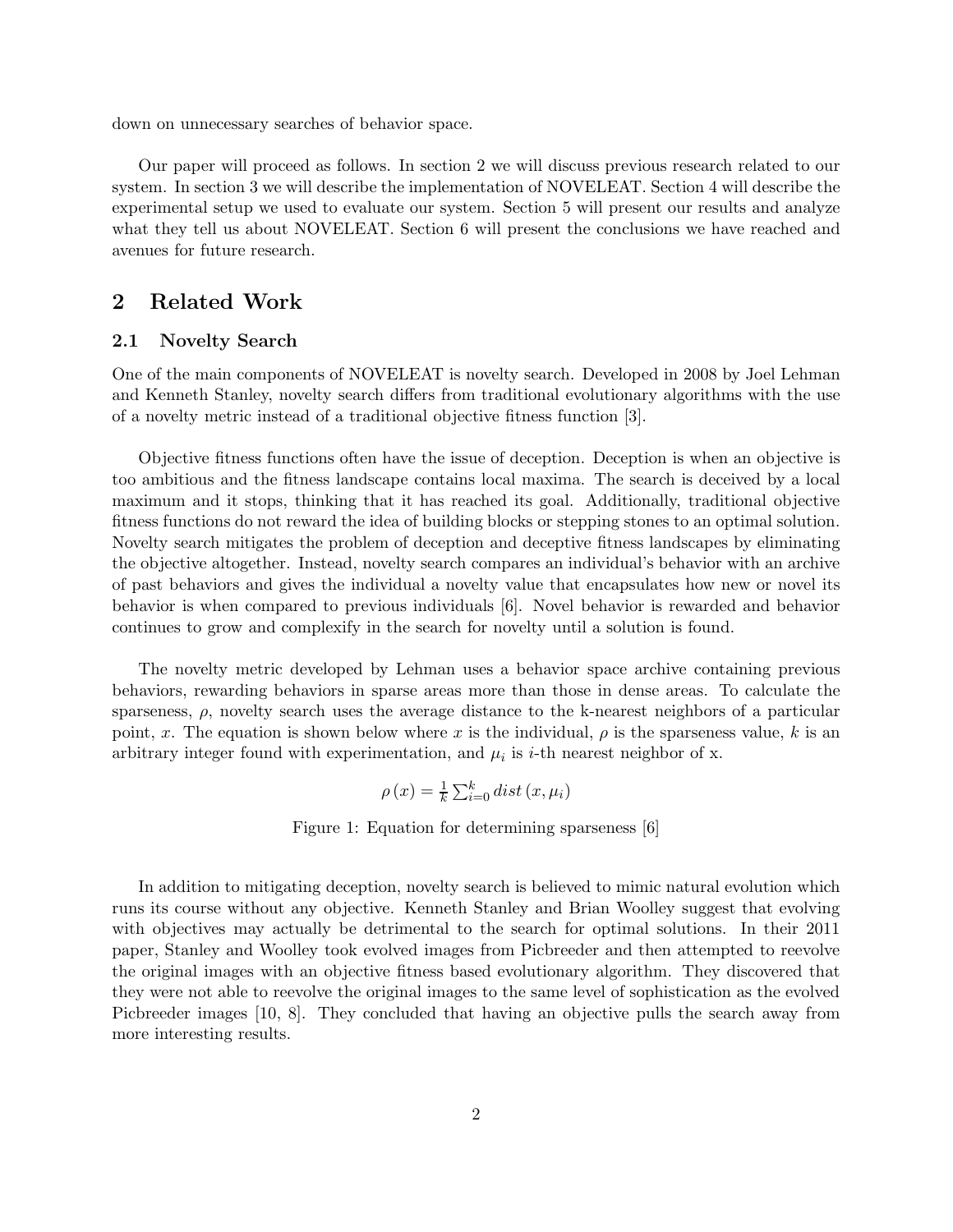One of the drawbacks of novelty search is its ineffectiveness in large search spaces. To address this, Lehman and Stanley examined the idea of minimal criteria in evolution [4]. Individual organisms in the real world who do not meet minimal criteria for life won't be able to reproduce nor perform basic functions. With minimal criteria novelty search, the search space is effectively pruned because individuals who do not meet the minimal criteria as defined by the researchers are not evaluated by the novelty metric at all.

Another drawback of novelty search is the question of when to stop using novelty search. To answer this question, researchers have combined novelty search with objective based search. In 2011, Lehman and Stanley proposed the idea of using novelty search along with an objective based fitness function in local competition. The idea is that novelty search would help cultivate certain ranges of behaviors and then local optimization for each species would select the best individuals from each of the different sets of behaviors. This would effectively create a diverse and strong population [5].

Also in 2011, Giuseppe Cuccu and Faustino Gomez proposed combining novelty search and an objective based fitness function into one function shown in Figure 2.  $\rho$  is a value that determines how much to weigh novelty and the objective fitness function, i is the individual,  $\overline{fit}$  and  $\overline{nov}$  are the respective objective and novelty functions [1].

score(i) = 
$$
(1 - \rho) \cdot \overline{fit}(i) + \rho \cdot \overline{nov}(i)
$$

Figure 2: Aggregate Fitness Function [1]

Cuccu and Gomez found that values of  $\rho$  that fall between .4 and .9 offered the best performance. Values close to 0.0 were more objective-based and values closer to 1.0 weighed novelty more heavily.

Peter Krcah and Daniel Toropila combined novelty search and an objective fitness function but applied it to the domain of robot body-brain controllers. They showed that novelty search outperforms fitness-based search in a deceptive environment. An interesting result to come out of their work is that they found no significant improvement in search performance when novelty search switched to fitness-based search [2].

The work of Jean-Baptiste Mouret in 2009 explored the possibilities of novelty search in a multiobjective evolutionary algorithm and discovered that multiobjectivism outperforms single objective novelty search at fine-tuning behaviors [7].

The contributions by these researchers show that combining novelty search with other fitness based methods is an area of evolutionary algorithms that is quite active and prompts interesting solutions to the question of overcoming deception.

## 2.2 NEAT

Another component of NOVELEAT is its artificial neural network. NOVELEAT's neural network is implemented with NEAT (NeuroEvolution of Augmenting Topologies), a complexifying neural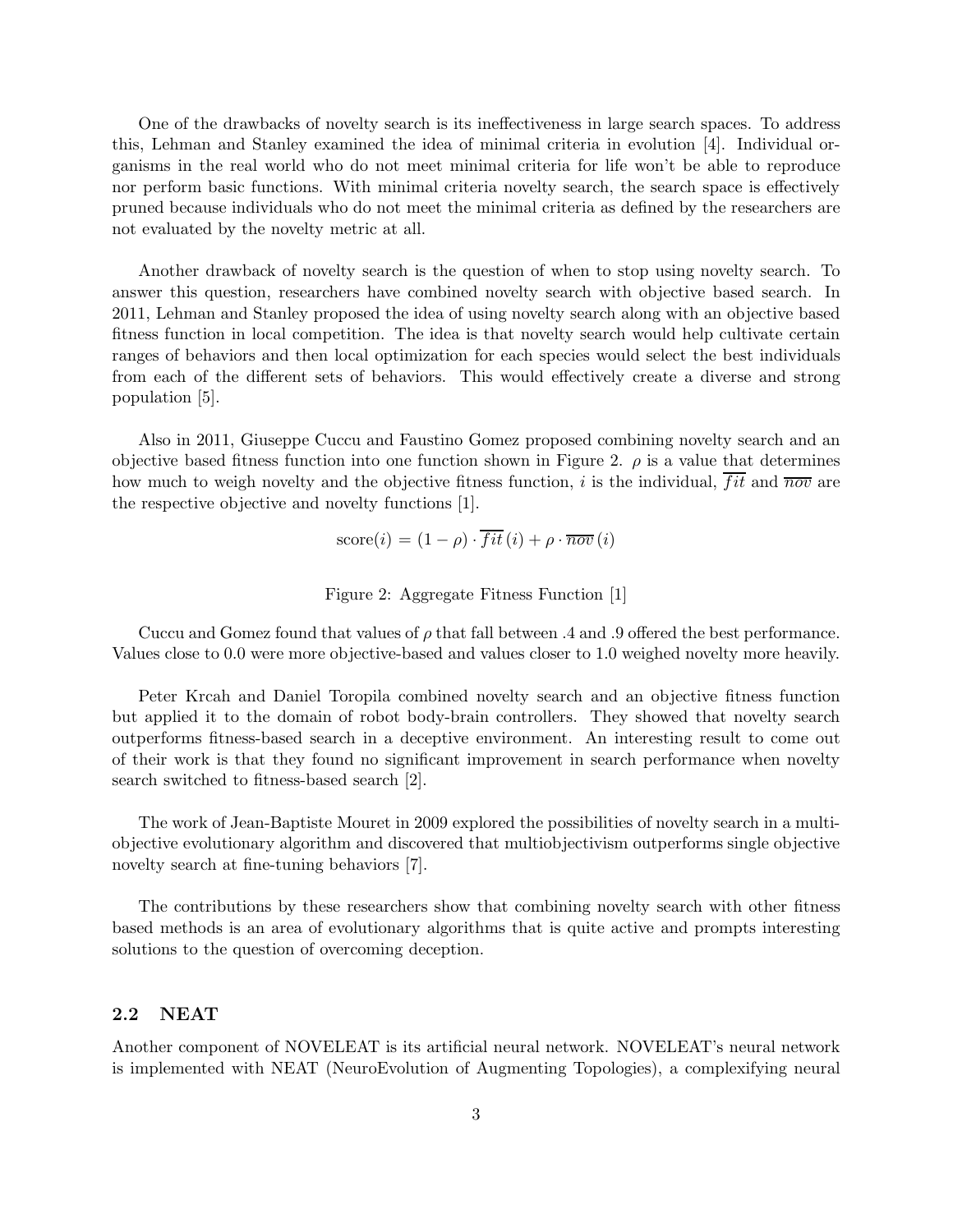network developed in 2004 by Stanley and Miikkulainen [9]. NEAT was created with the goal of solving problems that exist in traditional neural networks. According to the creators, the first problem is figuring out how to allow meaningful crossover between varying topologies. The creators of NEAT use historical markings to align genes during crossover to solve this issue. Another problem with traditional neural networks is that interesting individuals in the population may be eliminated by an unforgiving topology. For instance, a great individual might take a few generations to evolve, but a topology may not allow for the individual to take that time and eliminate it. Stanley and Miikkulainen propose the idea of speciation to protect these special groups in a population. Lastly, the creators of NEAT saw that complex topologies defined a priori in traditional neural networks may be structurally inefficient and confusing. They propose the idea of a gradually complexifying network that will only add structures when necessary. We use NEAT because the gradual complexification of the network mesh well with gradually complexifying behaviors in novelty search. The search for novelty starts out with simple behaviors and complexifies when all of the basic behaviors have been explored by the search in the same way that NEAT's structure is simple and builds as it becomes more necessary.

# 3 Methods

In this section we will discuss the modifications made to NEAT to create NOVELEAT.



Figure 3: In this image, a fitness and novelty value for the robot have been calculated. The fitness threshold for the best individuals buffer is .6, so the robot meets the criteria with a novelty value of .65. It is added to the best individuals buffer.

NOVELEAT begins evolution using a novelty metric. The user initializes NOVELEAT with an objective fitness function, a method to assess novelty, a fitness threshold and a number of fit individuals. The system initializes a population of neural networks with random weights and a 'best individuals' buffer. It then evaluates each robot by testing it on a given task and calculating both its fitness and novelty value. If its objective fitness value is greater than or equal to the fitness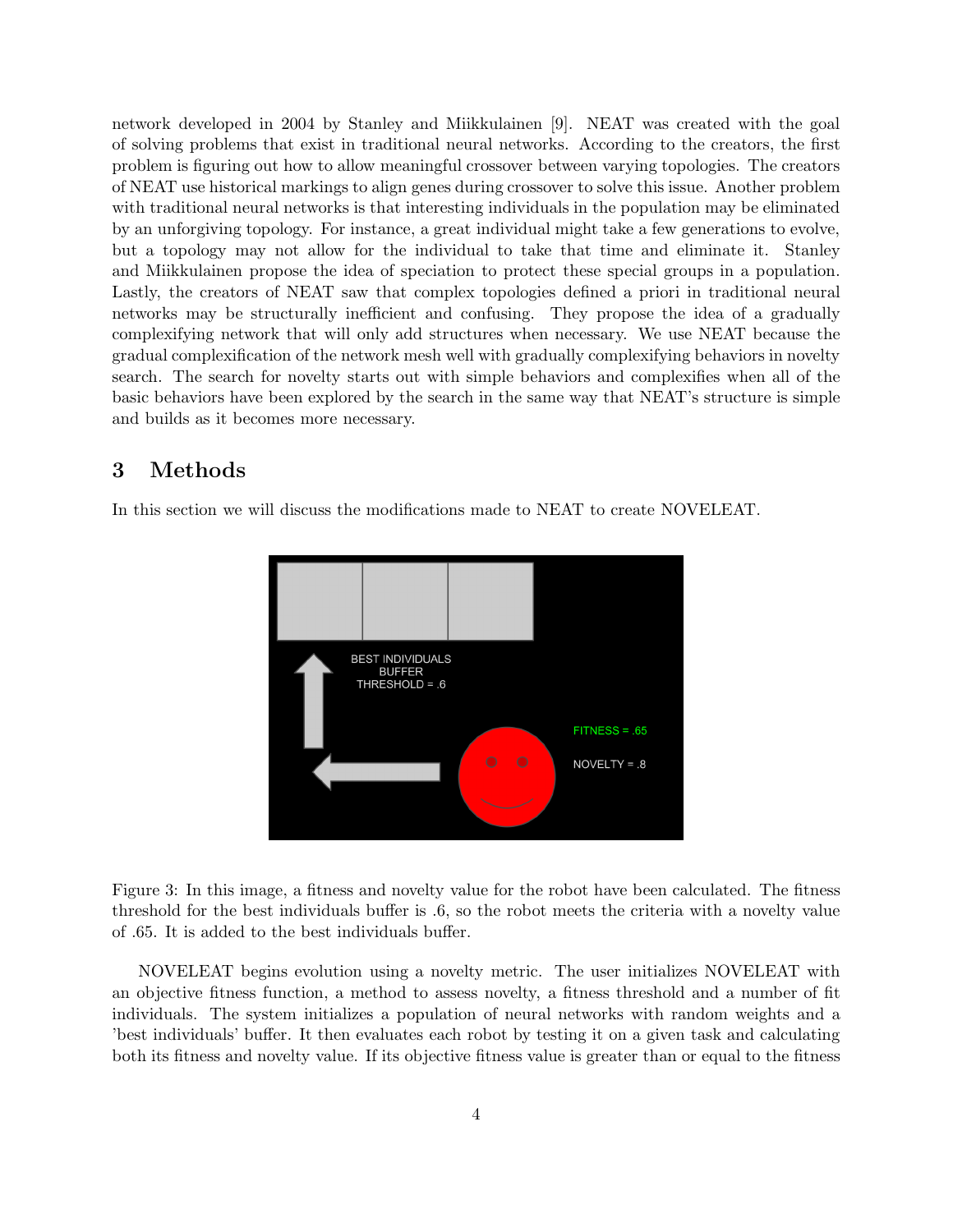threshold set by the user, the robot is placed into the 'best individuals' buffer, otherwise no action is taken (see Figure 3). Regardless of its objective fitness, every robot's novelty value is then passed into NEAT for evolution. If appropriate, the robot is also placed into the novelty archive of past behaviors as a part of novelty search.

Once the buffer of fit individuals is filled, a new population is generated from those robots. The system destroys all previous NEAT species data before creating a new population (essentially starting NEAT evolution over from scratch). First, all robots in the 'best individuals' buffer are placed into the new population. We then crossbreed and mutate the fit robots to fill out the rest of the population. The theory behind this is that even if all crossbreeding and mutation produces unfit robots, the fit robots from the 'best individuals' buffer should perform well.

After the new population is bred, evolution proceeds just as any objective evolution would using NEAT. We stop calculating novelty values and only use objective fitness values for evolution.

## 4 Experiments

We ran multiple experiments to assess NOVELEAT. In the following section, we describe our experimental setups. We will first explain our task and then explain the different variations of this task we designed.

All experiments were run using the Pyrobot simulator on five CS lab machines: elderberry, cardamom, cilantro, vanilla, and avocado.

### 4.1 Task

Because novelty search is best suited to deceptive problems, we hypothesized that NOVELEAT would be best suited to tasks that have deceptive elements to them. We designed an objective light eating task that could take place in deceptive and non-deceptive environments. A robot is placed into an environment with lights and walls. The robot is initialized with some amount of energy, and each step it takes depletes its energy by a fixed amount. Eating lights replenishes the robot's energy levels. Fitness is determined by how many steps the robot takes compared to how many steps it could have optimally taken, meaning seeking light and avoiding walls are behaviors essential to succeeding at this task. Each robot is equipped with two front sonar sensors, two light sensors, and one low energy 'warning' sensor.

For this task, NOVELEAT was set to measure novelty based on a tuple of the number of steps the robot took and the Euclidean distance it traveled. These values can be distinct; because the robot can rotate in place the number of steps it takes can be distinct from the distance it traveled.

## 4.2 Complexifying Environments

We altered the light eating environment in an attempt to make the task more deceptive. The original light eating task consists of a room with no walls filled with lights. We added walls into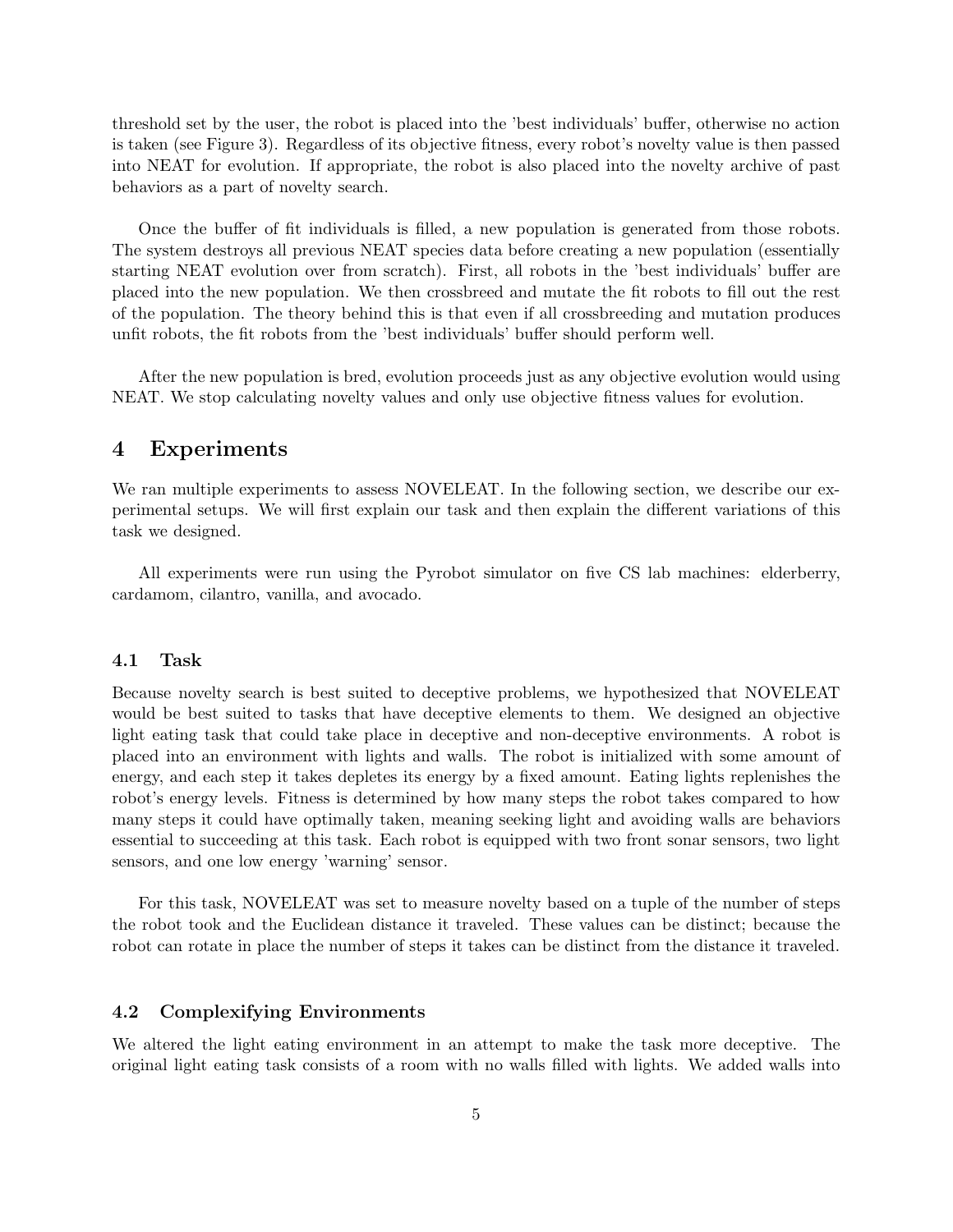

Figure 4: Left: Least Complex World, Center: One Wall World, Right: Two Wall World

the environment in an effort to make it more deceptive. By splitting the environment into several chambers, we ensure that the robot must evolve wandering behavior to fully succeed. This is necessitated because being in one chamber prevents the robot from detecting the lights in other chambers. For comparison, this task was run using NEAT with only an objective fitness function and NOVELEAT.

## 4.3 Best Population Generation

We played with tuning parameters used to generate the best population within NOVELEAT. These are parameters added to NEAT to create NOVELEAT. We increased the number of fit individuals needed to switch from novelty to objective evolution.We also varied the rates of mutation used on the best individuals to generate our 'best' population.

## 4.4 Comparing Methods

In our most complex environment (2 walls) we ran three methods of evolution: NEAT with an objective fitness function, NEAT with a fitness function aggregating novelty and objective fitness values [1], and our best known version of NOVELEAT to compare performance.

# 5 Results and Analysis

In this section we will describe the results of our experiments and discuss what these results indicate. Graphs generated from our experiments are not included because we believe that they are not indicative of the quality of the robots. An example of a graph generated by NOVELEAT is given in Figure 5. Instead we describe the robots' behaviors as a better approach to evaluating the robots.

## 5.1 Complexifying Environments

In the simplest environment, the one with no extra walls, we see no benefit to using NOVELEAT. An objective fitness function at least matches NOVELEAT's performance, which is to be expected. Without the deceptive element to the task, it makes little sense to search the behavior space with novelty. An objective fitness function can get to the desired behavior quicker.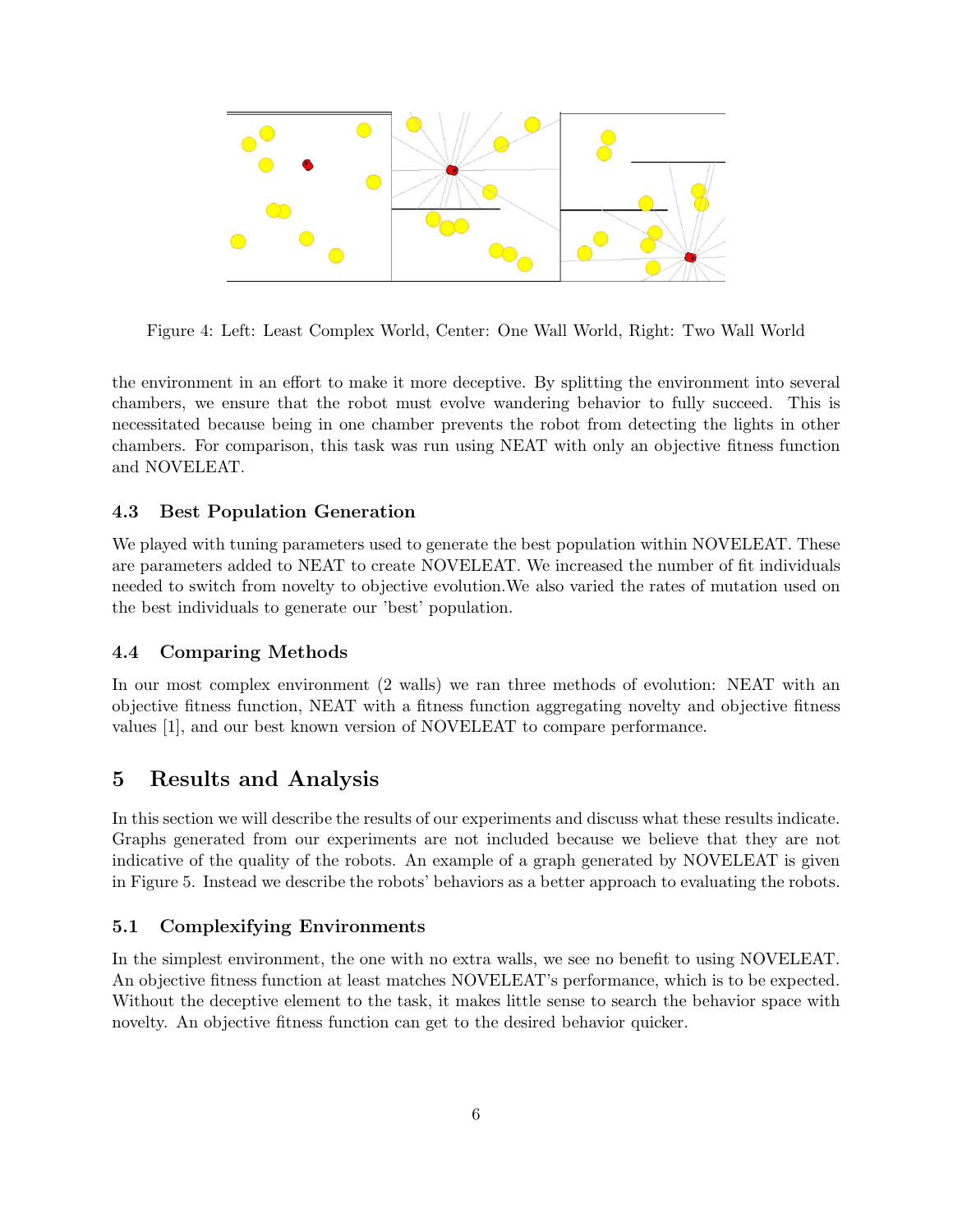

Figure 5: In this graph (from Best Population Generation, .3 experiment), there is a buffer of 5 individuals. Each time NOVELEAT finds an individual that is above the threshold, a flag is sent to the system to signify that NOVELEAT has found a decent indvidual. Each spike in this graph represents an individual added to the buffer. The lighter line (red) represents the best fitnesses and the darker line (blue) represents the average fitness for a particular generation.

As the environment becomes more complex, there appears to be no quantitative advantage to using NOVELEAT over NEAT. The evolutions of both methods yield robots with similar fitnesses. In the single wall environment both NEAT and NOVELEAT produce robots with best fitnesses of about .725 and average fitnesses of .4. The double wall environment also yields almost identical quantative results, with NOVELEAT and NEAT both producing best robots with fitness of about .68 and average fitnesses of .4.

Although the results don't appear different from a quantitative perspective, when watching the robots perform it becomes clear that NOVELEAT produces different behavior than NEAT. In the most complex environment, the NOVELEAT robots explores, often moving between the three chambers. Sometimes this wandering comes at the cost of light seeking; the robot can seem more focused on exploring the area than eating lights. The NEAT robots typically stay in one chamber, occasionally moving into a second one. Although it doesn't wander, it often eats most of the lights in a single chamber. Although the fitnesses are relatively similar, the behaviors evolved by the two methods differ dramatically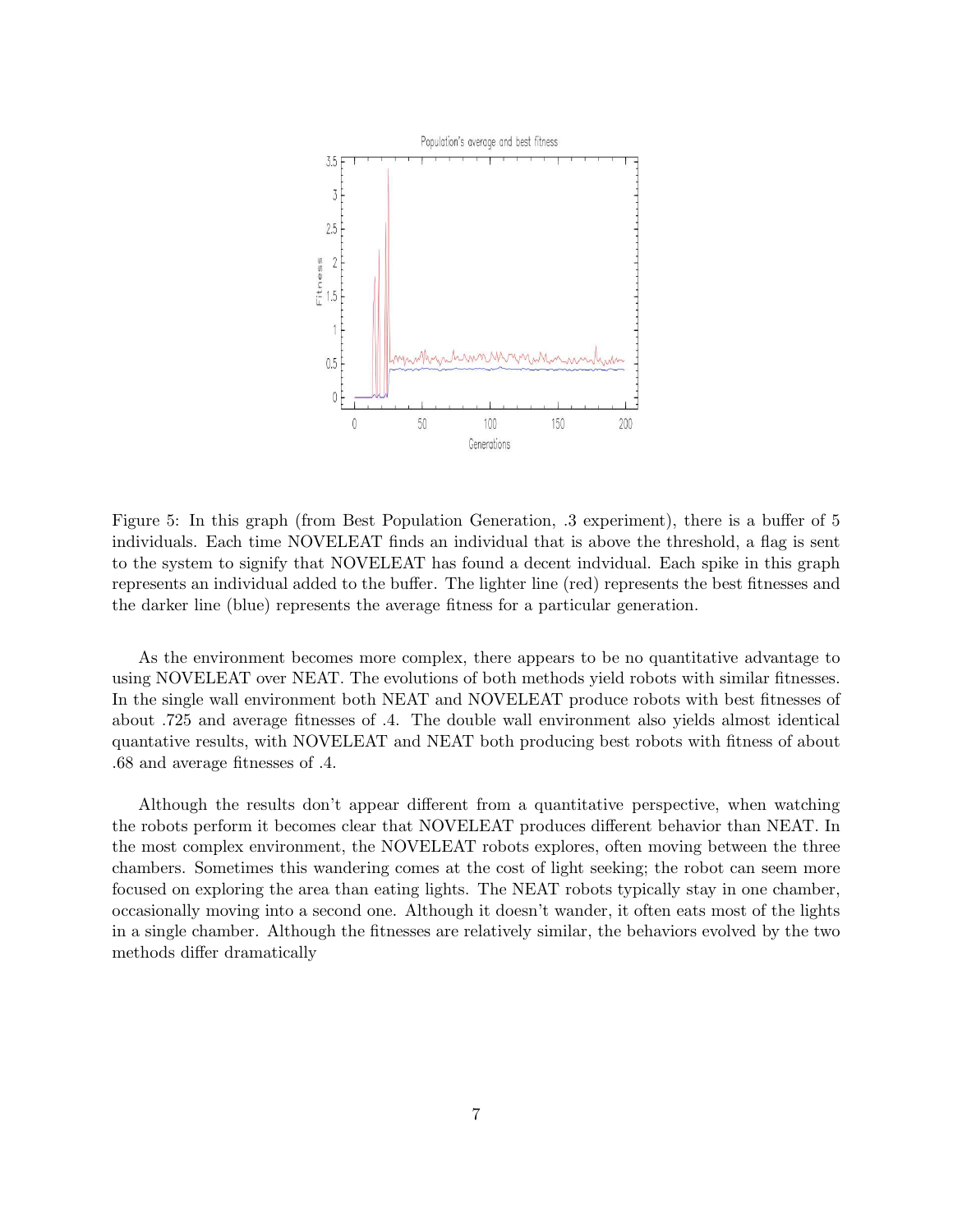## 5.2 Best Population Generation

Making the rates of mutation very high (a .8 probability of adding a connection or node) and very low (a .15 probability) had little effect on producing successful individuals. Although high mutation appeared to produce individuals with slightly higher fitness (best individuals having fitness of .8 compared to .7), this quantitative difference seems to be a result of chance. Watching the best robots perform they exhibit similar behavior. Robots produced by both of these trials tend to enter one chamber and wander through it. There is little variation in their trajectory through the chamber. They often stop in front of lights and turn in a different direction, indicating they do not seek light.

A moderate rate of mutation (.3 probability, see Figure 5) showed impressive wall avoidance behavior. However, the agent showed no evidence of light seeking nor any exploratory behaviors. Individuals evolved with a moderate rate of mutation had fitness values similar to those evolved with a high rate of mutation and a low rate of mutation.

### 5.3 Comparing Methods

NEAT using only an objective fitness function failed to produce a robot that performs the two wall light eating task well. The best individuals had a fitness of about .65 while the average fitnesses hovered around .4. The actual behavior exhibited by the robots was erratic. Somewhat confusingly, it seemed that the robot didn't really develop any light seeking or wall avoiding behavior. Instead, the robots tended to just move backwards and forwards.

NOVELEAT produced much more interesting behavior than using solely NEAT with an objective fitness function. In both the 1-wall and 2-wall tasks, robots evolved with the NOVELEAT system exhibited wandering behavior and light seeking behavior. Though at times, the robot's behaviors could also be described as wall-following instead of wandering and light-seeking. The best fitness values achieved with NOVELEAT was between .7 and .8 in the 1-wall task and around .65 in the two world task. Average fitnesses for both tasks ranged from .39 to .36.

The aggregate technique allowed us to create a fitness metric that considered both a novelty and objective fitness function. Novelty and objective fitness were weighted and added together. We tried weighting novelty higher than objective fitness, objective fitness higher than novelty and both novelty and objective fitness having equal weights. Of these three combinations, weighting objective fitness higher produced the best results. Robots exhibited some light seeking and wandering behavior, but sometimes the robots would begin to spin around in circles even when there were lights nearby. Weighting novelty and objective fitness equally resulted in very poor behavior, where most robots just moved in a straight line into a wall. Weighting novelty higher resulted in something that looked like wall following behavior.

# 6 Summary and Conclusions

The results we have seen thus far from NOVELEAT seem disappointing. From the experiments we have run, it seems like there isn't a concrete benefit to using NOVELEAT over other evolu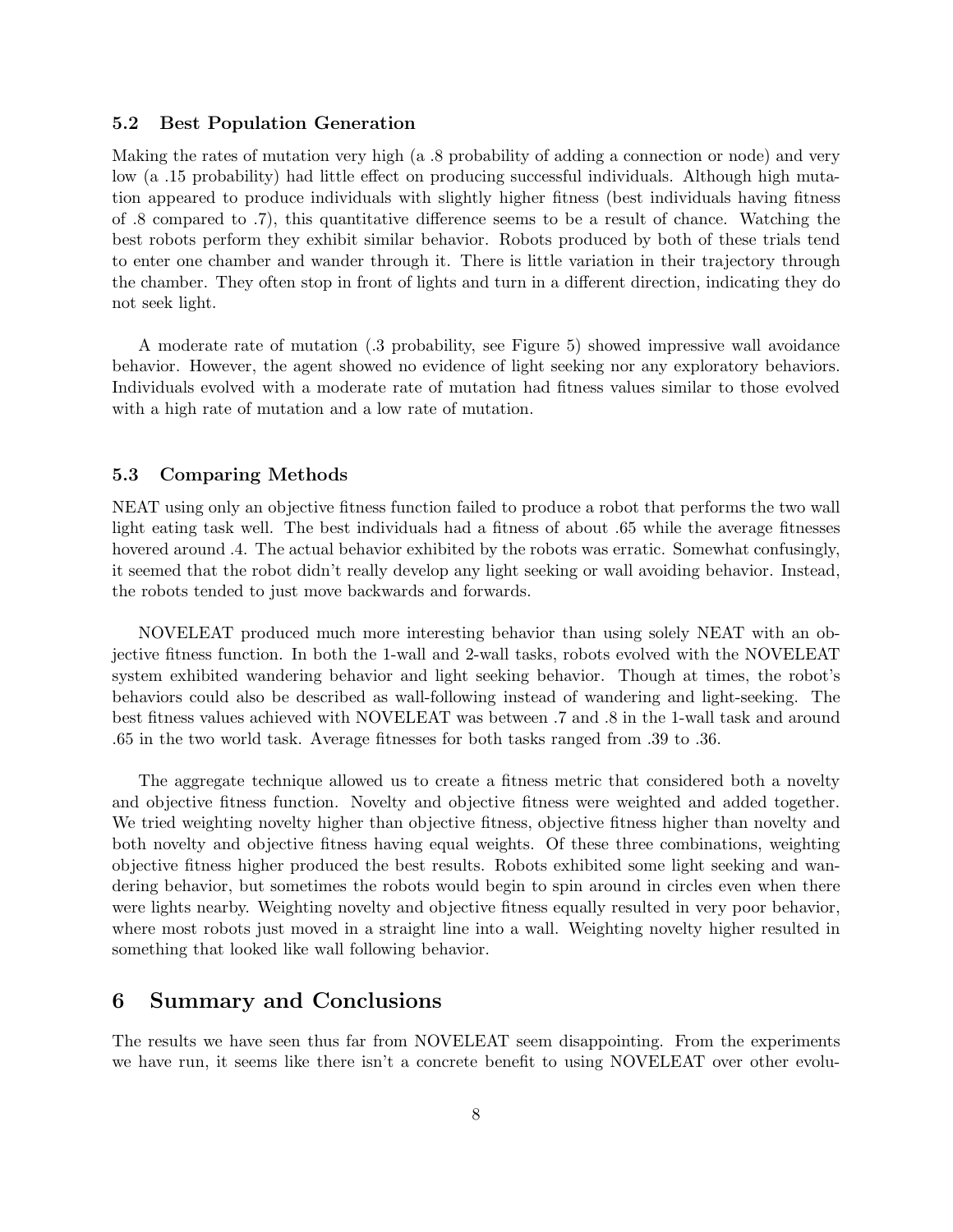tionary methods. In fact, there could be major disadvantages to using NOVELEAT. There is no guarantee when or if NOVELEAT switch from novelty to objective evolution, which could leave some evolutions completely useless. Additionally, since NOVELEAT was built as a combination of NEAT and novelty search, there are many parameters which have to be tuned for tasks. Yet despite these disadvantages, in some cases NOVELEAT produced behavior that was different than purely objective evolution. As a result, we think there are future avenues of research that could produce interesting results.

It is clear that NOVELEAT is only useful for certain types of tasks. As our experiments showed, we saw no benefit to using NOVELEAT over a purely objective evolution in non-deceptive tasks. The light task with no walls showed that NOVELEAT was both slower than objective evolution and not necessary to evolve fit robots. In some cases on the more deceptive light eating tasks NOVEL-EAT produced distinct behavior from NEAT. Extensive testing with all types of tasks (deceptive, non-deceptive and everything in-between) is necessary to fully understand the uses of NOVELEAT and how the behaviors it produces differ from NEAT alone.

A problem with systems like NEAT and NOVELEAT can often be tuning parameters. There are so many parameters built into the NEAT system that finding the optimal configuration can take a lot of time. It doesn't help that optimal configurations can differ based on the task. NOVELEAT only adds more parameters on top of NEAT's, leaving more room for both tuning and error. Some of our results seem promising because the behaviors that NOVELEAT produced seem different from only using NEAT; however, it is possible that we could see even better performance with a different configuration. Testing must be done on NOVELEAT to determine its optimal configuration before its potential can be fully evaluated.

NOVELEAT needs extensive testing to fully assess its benefits. The results thus far indicate that it could provide a useful method for evolving robots that solve tasks with deceptive elements, but more experimentation is necessary to draw any concrete conclusions.

### Acknowledgments

We would like to thank Professor Meeden for being awesome.

# References

- [1] Giuseppe Cuccu and Faustino Gomez. When novelty is not enough. Technical report, IDSIA, 2011.
- [2] Peter Krcah and Daniel Toropila. Combination of novelty search and fitness-based search applied to robot body-brain co-evolution. Technical report, Charles University, 2010.
- [3] Joel Lehman and Kenneth Stanley. Exploiting open-endedness to solve problems through the search for novelty. In Proceedings of the Eleventh International Conference on Artificial Life, 2008.